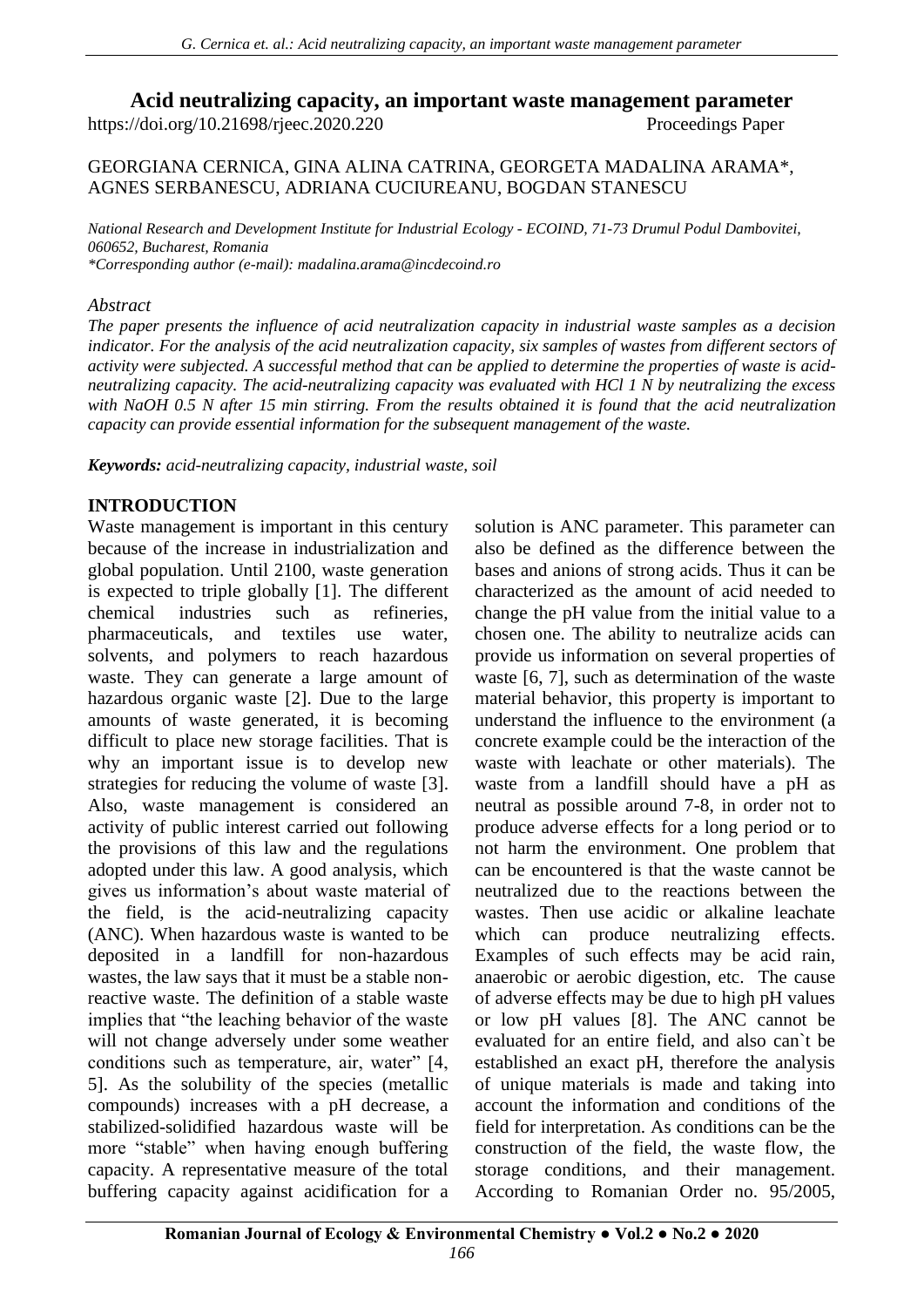granular waste must meet the following additional criteria: the TOC must not exceed 5%, the pH must be at least 6.0 and the ANC must be evaluated [9]. ANC of waste material could be determined by several methods. In this

## **EXPERIMENTAL PART**

### *Equipment*

Calcination furnace SNOL 10/1300 LHM01, Drying oven Thermo Scientific Heratherm A P,

#### *Reagents and materials*

HCl 1 N, Merck quality; NaOH 0.5 N, Merck quality.

### *Method applied*

The ANC of a sample is represented by the amount of acid consumed taking into account the fixed test conditions.

The preparation of the test consists of the first step: the sample was dried and sieved, a granulation less than 1 mm particle size in proportion of 95% was retained. If the mass of the oversized material exceeds 5% of the total, the waste must be crushed [10].

There are other cases where the material cannot be crushed (e.g. screws, nuts) and then the nature of the material must be recorded, removed and the mass must be weighed. In the end, the sieved material and the one that could not be crushed must be taken into account to constitute the mass of the complete waste

case, the ANC is determined through titration to a selected pH value.

The purpose of the study was to determine and evaluate the ANC parameter from a different type of waste samples.

magnetic stirrer Velp Scientifica, ROTH Rotilabo sieve, ø 200 mm, mesh size 1 mm.

material. A second important aspect to take into consideration is the dry matter content because it will be used to establish the final result.

After we had the samples ready, we weigh 5 grams and transfer them to an Erlenmeyer glass. Add 50 ml of water (in a 1:10 ratio) and stir on the magnetic stirrer for 1 min. Then add a few drops of indicator (methyl red) and 30 mL of HCl 1 N over a 15 min interval, stirring constantly. After stirring, the excess of HCl is titrated with NaOH 0.5 N while maintaining a stable pH of 3.5. The test method applied to estimate ANC parameter was according to in force legislation [11].

To reach the final result the following equation was used  $(1)$ :

$$
ANC = \frac{(N_{HCl} * V_{HCl}) - (N_{NaOH} * V_{NaOH})}{M_W}
$$
\n
$$
\tag{1}
$$

where *ANC* is the acid-neutralizing capacity (mol H<sup>+</sup> /kg s.u.), *NHCl* and *NNaOH* are the normal concentrations of reagents (mol/L), *VHCl* and

#### *Waste samples*

All waste samples were analyzed in the same way and also the samples come from industrial waste.

*VNaOH* are the volumes of reagents (ml), and *M<sup>w</sup>* is the amount of waste (g).

In Table 1 are presented some characteristics and types of analyzed waste.

| <b>Samples</b> | Type                                                         | Dry residue<br>$(\%)$ | pH   |
|----------------|--------------------------------------------------------------|-----------------------|------|
| D1             | waste generated from the roads, platforms                    | 96.06                 | 11.0 |
| D <sub>2</sub> | waste from administrative buildings                          | 95.66                 | 10.6 |
| D <sub>3</sub> | waste generated from the semi-buried tank                    | 93.09                 | 10.7 |
| D <sub>4</sub> | waste from tank, horizontal tanks;                           | 96.60                 | 11.0 |
| D5             | waste from the ash hearth from the incineration plant        | 89.98                 | 10.4 |
| D6             | ceramic filter waste from the incineration gas filter system | 96.82                 | 6.52 |

| Table 1. Waste samples, origin, and pH |  |  |  |  |  |
|----------------------------------------|--|--|--|--|--|
|----------------------------------------|--|--|--|--|--|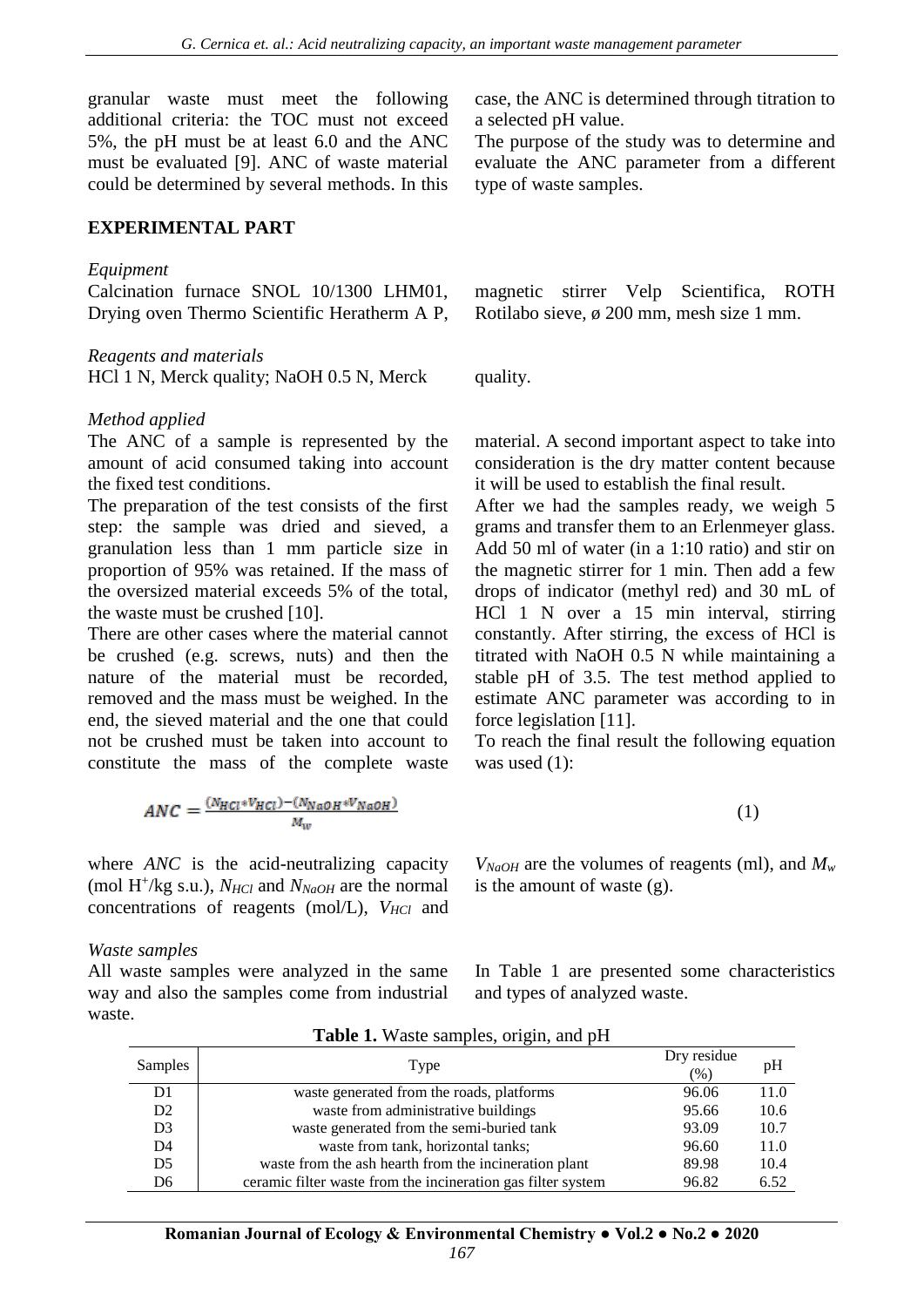# **RESULTS AND DISCUSSION**

The calculation is performed according to the dry residue and the amount of consumed mL of hydrochloric acid. In Table 2 are presented the results obtained for all types of analyzed waste samples. From the obtained results, it is found that the highest concentrations were obtained at D2, D3, D4, and D5 samples, lower concentration was obtained D1 and D6 samples. These results show up the influence of the amount of acid consumed.

| Samples        | Initial pH | Final pH | Amount of acid    | <b>ANC</b>                   |
|----------------|------------|----------|-------------------|------------------------------|
|                |            |          | consumed HCl (mL) | $\pmod{H^+/kg \text{ s.u.}}$ |
| D <sub>1</sub> | 11.0       | 3.45     | 43                | 1.76                         |
| D2             | 10.6       | 3.50     | 31                | 2.77                         |
| D <sub>3</sub> | 10.7       | 3.48     | 40                | 1.86                         |
| D <sub>4</sub> | 11.0       | 3.46     | 41                | 1.74                         |
| D <sub>5</sub> | 10.4       | 3.49     | 35                | 1.52                         |
| D <sub>6</sub> | 6.52       | 3.50     | 58                | 0.19                         |

**Table 2.** Final results

To evaluate ANC results, it is not easy to set limits in ANC for the type of waste that may be appropriate instead of individual wastes, the overall amount of waste contained in the landfill. pH is strongly dependent on the quantity of that particular waste relative to the main types of waste accepted at the landfill. However, when the ANC of waste is high, any contaminants, which depend on alkaline precipitation mechanism to remain insoluble, will not leach. Choosing the test procedure for ANC indicator is considered a better way to account for the resilience of landfilled waste to different chemical processes that can produce leachate acidification. Through assessment, the ANC, can be shown until what pH value the waste can have an "acceptable" buffer capacity to be protective for the environment (maintaining a relatively constant neutral pH). Documents for applying current waste legislation for determining hazardous waste through HP4 property (corrosiveness) [12] - a property that can be developed within the landfill due to favorable conditions - advise evaluators the following: *"test if the waste has a pH of 2 or less or a pH of 11.5 or more, or does leachate of the waste have such a pH and if the answer is yes, test if acid/alkali determined reserve indicates a low buffer capacity"*. If timely detected this can direct, towards pro-active measures and for better new waste deposition in the landfill, mitigating this way the trend for excessive acidification.

Consequently, ANC data are required for waste management. For e. g. wastes with high inorganic content are those that are to be disposed of on a certain type of landfill. Therefore, ANC data are necessary for their management. Some categories of wastes that may have a high content of inorganic matter are sludge from metallurgical waste, ash from energy production, slag, and ash.

Wastes that contain a high level of heavy metals must be evaluated for the influence of pH to ensure that the waste is acceptable for long-term storage. If the waste is disposed on a landfill and is in contact with other residual material, ANC testing is required. These are known for their general usual composition and their leaching behavior but that doesn't exclude testing each time when necessary.

That is necessary because the heterogeneity of such wastes is very high. These depend on the type of industrial processes they come from (different metals in different ranges of concentrations) and the specific climate and weather conditions within each landfill. Thus, commenting on our presented results from Table 1, a sample like D6 has a lower buffering capacity. Any changes in weather and landfill chemical-specific conditions can determine the move of pH form leachate from its neutral agreed environmental protective value towards lower values determining the dissolving of heavy metals. That is particularly the case e.g. if in the landfill there are wastes with a high level of heavy metals. This is the context in which the waste should be tested to see the influence of pH to ensure its long-term storage considering their chemical possible reactions